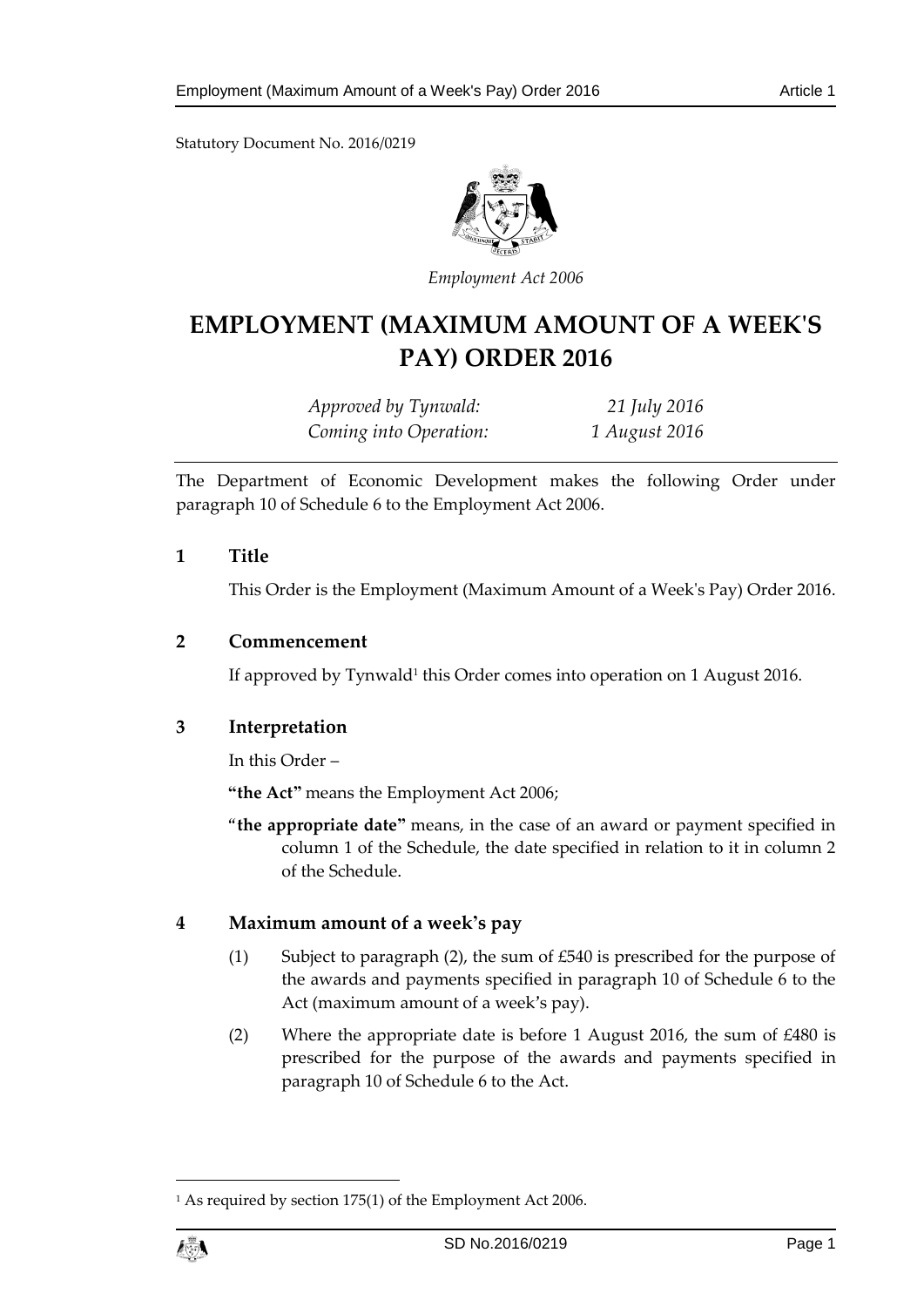## **5 Revocation**

The Employment (Maximum Amount of a Week's Pay) Order 2009<sup>2</sup> is revoked.

**MADE 22 JUNE 2016**

## **LAURENCE SKELLY**

*Minister for Economic Development*

-



<sup>2</sup> SD 225/09.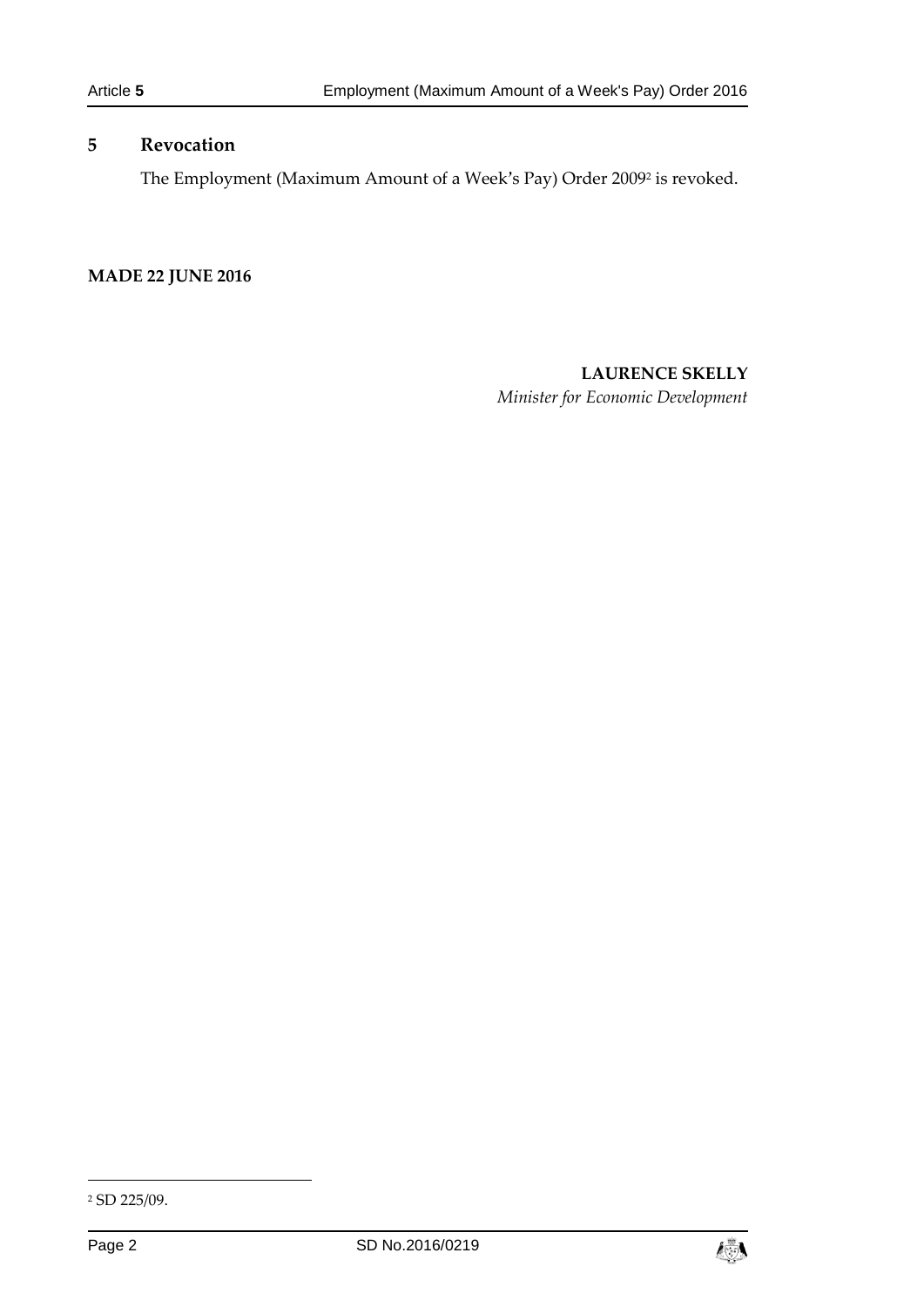# **SCHEDULE**

# [Article 3]

#### **THE APPROPRIATE DATE**

| Column <sub>1</sub>                          | Column <sub>2</sub>                        |
|----------------------------------------------|--------------------------------------------|
| Award or payment                             | Appropriate date                           |
| 1. Award under section $17(8)(b)(ii)$ of the | The date the employee made a written       |
| Act (award for failing to issue a written    | request to his employer for a statement in |
| statement: stand-alone case).                | accordance with section $17(8)(a)$ of the  |
|                                              | Act.                                       |
| 2. Award under section 18(2) of the Act      | The date the Tribunal hearing takes place  |
| (failure to issue a written statement: other | or, where the hearing lasts longer than    |
| cases).                                      | one day, the first day of the hearing.     |
| 3. Award under section $25(4)(c)$ of the Act | The date of payment of the wages; or       |
| (deductions from wages etc.).                | the date when the payment was<br>٠         |
|                                              | received by the employer; or               |
|                                              | where a series of deductions or            |
|                                              | payments is made or a number of            |
|                                              | payments received by the employer,         |
|                                              | the date of the last deduction or          |
|                                              | payment in the series or the last of the   |
|                                              | payments so received, in accordance        |
|                                              | with section $25(3)$ of the Act.           |
| 4. Award under section 42(4) of the Act      | The day on which the time off should       |
| (time off to look for work).                 | have been allowed or the failure occurred  |
|                                              | or, where there is more than one day, the  |
|                                              | first of those days.                       |
| 5. Award under section 102 of the Act        | The relevant date as defined by section    |
| (flexible working).                          | 101(6) of the Act.                         |
| 6. Award of compensation under section       | The date of the disciplinary or grievance  |
| 104 of the Act (right to be accompanied).    | hearing.                                   |
| 7. Additional award under section            | The date by which the order for            |
| $139(3)(b)$ of the Act (additional award of  | reinstatement or re-engagement should      |
| compensation for unfair dismissal).          | have been complied with.                   |
| 8. Basic award under section 142(2)          | The effective date of termination as       |
| (compensation for unfair dismissal).         | defined by section 112(4) of the Act.      |
| 9. Redundancy payment under section          | The relevant date as defined by section 7  |
| $1(1)(a)$ of the Redundancy Payments Act     | of that Act.                               |
| 1990.                                        |                                            |